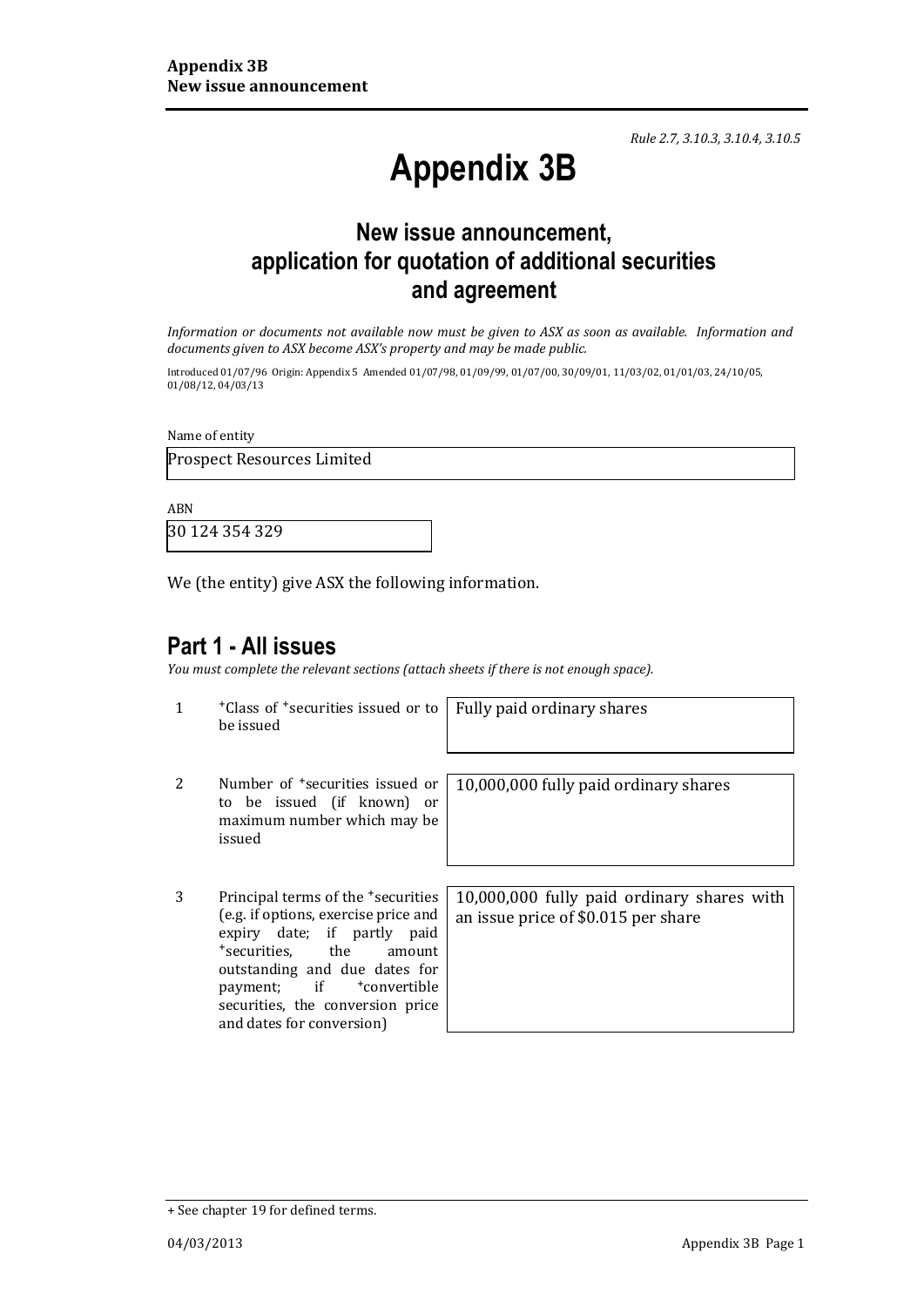| 4  | Do the <sup>+</sup> securities rank equally in<br>all respects from the *issue date<br>with an existing <sup>+</sup> class of quoted<br>*securities?<br>If the additional <sup>+</sup> securities do<br>not rank equally, please state:<br>the date from which they do<br>$\bullet$<br>the extent to which they<br>$\bullet$<br>participate<br>for<br>the<br>next<br>dividend, (in the case of a<br>trust, distribution) or interest<br>payment<br>• the extent to which they do<br>not rank equally, other than<br>relation to<br>the<br>in<br>next<br>distribution<br>dividend,<br>or | Yes                        |
|----|-----------------------------------------------------------------------------------------------------------------------------------------------------------------------------------------------------------------------------------------------------------------------------------------------------------------------------------------------------------------------------------------------------------------------------------------------------------------------------------------------------------------------------------------------------------------------------------------|----------------------------|
|    | interest payment                                                                                                                                                                                                                                                                                                                                                                                                                                                                                                                                                                        |                            |
| 5  | Issue price or consideration                                                                                                                                                                                                                                                                                                                                                                                                                                                                                                                                                            | \$0.015 per share          |
| 6  | Purpose of the issue<br>(If issued as consideration for<br>the acquisition of assets, clearly<br>identify those assets)                                                                                                                                                                                                                                                                                                                                                                                                                                                                 | <b>Exercise of options</b> |
|    |                                                                                                                                                                                                                                                                                                                                                                                                                                                                                                                                                                                         |                            |
| 6а | Is the entity an <sup>+</sup> eligible entity<br>that has obtained security holder<br>approval under rule 7.1A?<br>If Yes, complete sections 6b - 6h<br>in relation to the <sup>+</sup> securities the<br>subject of this Appendix 3B, and<br>comply with section 6i                                                                                                                                                                                                                                                                                                                    | Yes                        |
| 6b | The date the security holder<br>resolution under rule 7.1A was<br>passed                                                                                                                                                                                                                                                                                                                                                                                                                                                                                                                | 13 November 2017           |
| 6с | Number of <sup>+</sup> securities issued<br>without security holder approval<br>under rule 7.1                                                                                                                                                                                                                                                                                                                                                                                                                                                                                          | N/A                        |
| 6d | Number of <sup>+</sup> securities issued<br>with security holder approval<br>under rule 7.1A                                                                                                                                                                                                                                                                                                                                                                                                                                                                                            | N/A                        |

<sup>+</sup> See chapter 19 for defined terms.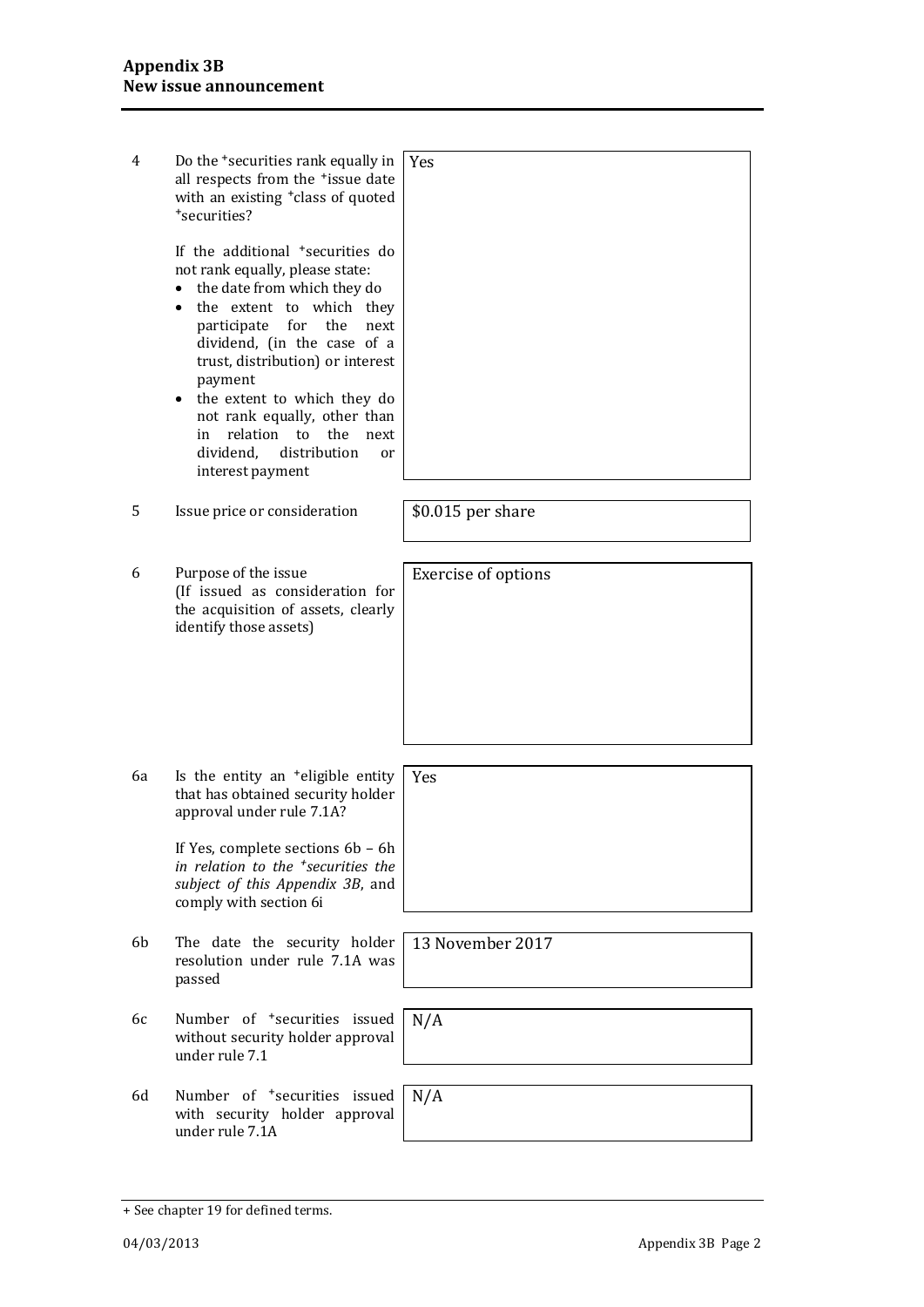- 6e Number of +securities issued with security holder approval under rule 7.3, or another specific security holder approval (specify date of meeting)
- 6f Number of +securities issued under an exception in rule 7.2
- 6g If +securities issued under rule 7.1A, was issue price at least 75% of 15 day VWAP as calculated under rule 7.1A.3? Include the +issue date and both values. Include the source of the VWAP calculation.
- 6h If +securities were issued under rule 7.1A for non-cash consideration, state date on which valuation of consideration was released to ASX Market Announcements
- 6i Calculate the entity's remaining issue capacity under rule 7.1 and rule 7.1A – complete Annexure 1 and release to ASX Market Announcements
- 7 +Issue dates

Note: The issue date may be prescribed by ASX (refer to the definition of issue date in rule 19.12). For example, the issue date for a pro rata entitlement issue must comply with the applicable timetable in Appendix 7A.

Cross reference: item 33 of Appendix 3B.

8 Number and <sup>+</sup>class of all <sup>+</sup>securities quoted on ASX (*including* the <sup>+</sup>securities in section 2 if applicable)

N/A

10,000,000 shares (exception 4)

N/A

N/A

See Annexure 1

14 December 2017

| Number        | <sup>+</sup> Class            |
|---------------|-------------------------------|
| 1,604,128,296 | Fully paid ordinary<br>shares |

<sup>+</sup> See chapter 19 for defined terms.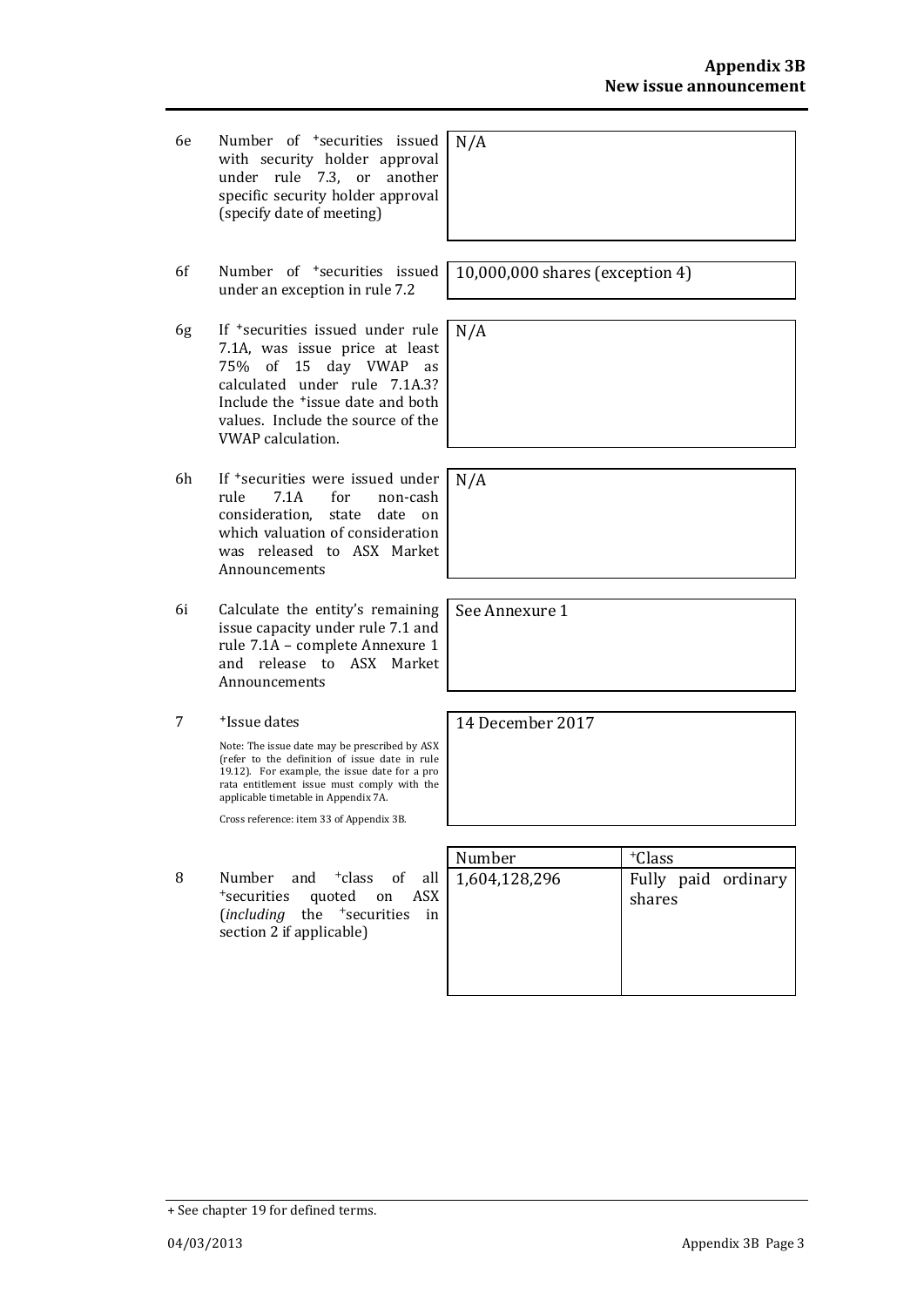|   |                                                                                                                                                               | Number      | +Class                                                                                                                                                                                                                                            |
|---|---------------------------------------------------------------------------------------------------------------------------------------------------------------|-------------|---------------------------------------------------------------------------------------------------------------------------------------------------------------------------------------------------------------------------------------------------|
| 9 | Number<br><sup>+</sup> class<br>of<br>and<br>all<br>*securities not quoted on ASX<br>(including the <sup>+</sup> securities<br>in<br>section 2 if applicable) | 65,000,000  | Unlisted options,<br>each exercisable at<br>\$0.05 per option,<br>expiring on<br>31/12/2018.                                                                                                                                                      |
|   |                                                                                                                                                               | 65,000,000  | Unlisted and<br>unvested options,<br>each exercisable at<br>0.5 cents per<br>option, which vests<br>when the 20 day<br><b>VWAP</b> of the<br>Company's share<br>price is 1 cent or<br>above, expires on<br>19/11/2018                             |
|   |                                                                                                                                                               | 115,000,000 | Unlisted and<br>unvested options,<br>each option<br>exercisable at 1.5<br>cents each, which<br>vests when the 20<br>day VWAP (or over<br>1 calendar month)<br>of the Company's<br>share price is 3<br>cents or above,<br>expires on<br>15/06/2019 |

10 Dividend policy (in the case of a  $\left[ \right]$ trust, distribution policy) on the increased capital (interests)

N/A

## **Part 2 - Pro rata issue**

11 Is security holder approval required?

N/A

12 Is the issue renounceable or nonrenounceable?

N/A

<sup>+</sup> See chapter 19 for defined terms.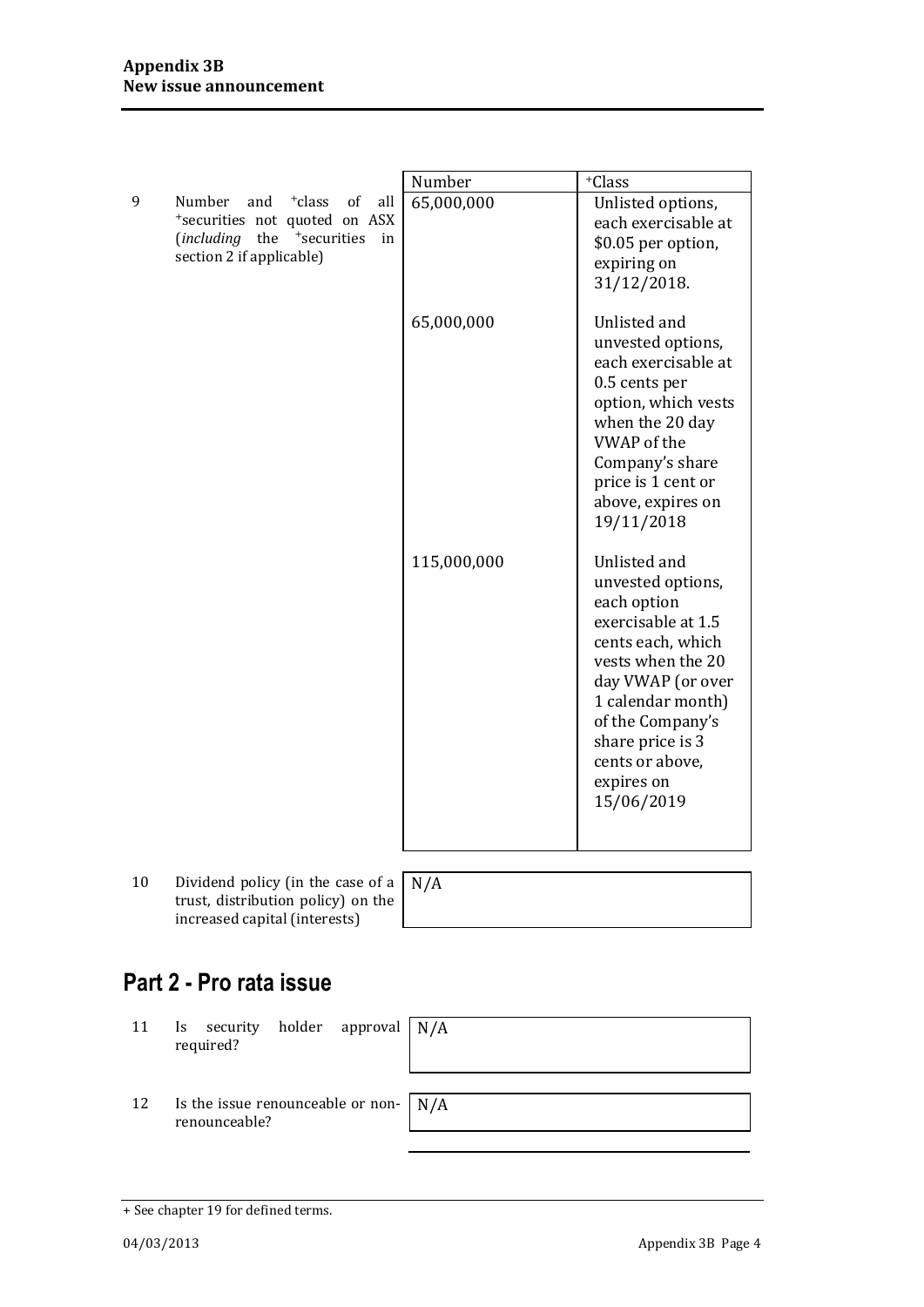| 13 | Ratio in which the <sup>+</sup> securities will<br>be offered                                                               | N/A |
|----|-----------------------------------------------------------------------------------------------------------------------------|-----|
| 14 | <sup>+</sup> Class of <sup>+</sup> securities to which the<br>offer relates                                                 | N/A |
|    |                                                                                                                             |     |
| 15 | +Record<br>determine<br>date<br>to<br>entitlements                                                                          | N/A |
|    |                                                                                                                             |     |
| 16 | Will<br>holdings<br>different<br>on<br>registers (or subregisters) be<br>aggregated<br>for<br>calculating<br>entitlements?  | N/A |
|    |                                                                                                                             |     |
| 17 | Policy for deciding entitlements in<br>relation to fractions                                                                | N/A |
|    |                                                                                                                             |     |
| 18 | Names of countries in which the<br>entity has security holders who<br>will not be sent new<br>offer<br>documents            | N/A |
|    | Note: Security holders must be told how their<br>entitlements are to be dealt with.                                         |     |
|    | Cross reference: rule 7.7.                                                                                                  |     |
|    |                                                                                                                             |     |
| 19 | date for<br>Closing<br>receipt<br>of<br>acceptances or renunciations                                                        | N/A |
|    |                                                                                                                             |     |
| 20 | Names of any underwriters                                                                                                   | N/A |
|    |                                                                                                                             |     |
| 21 | Amount of any underwriting fee<br>or commission                                                                             | N/A |
|    |                                                                                                                             |     |
| 22 | Names of any brokers to the issue                                                                                           | N/A |
|    |                                                                                                                             |     |
| 23 | Fee or commission payable to the<br>broker to the issue                                                                     | N/A |
|    |                                                                                                                             |     |
| 24 | Amount of any handling fee<br>payable to brokers who lodge<br>acceptances or renunciations on<br>behalf of security holders | N/A |
|    |                                                                                                                             |     |
| 25 | If the issue is contingent on<br>security holders' approval, the<br>date of the meeting                                     | N/A |
|    |                                                                                                                             |     |
| 26 | Date entitlement and acceptance<br>form and offer documents will be<br>sent to persons entitled                             | N/A |

<sup>+</sup> See chapter 19 for defined terms.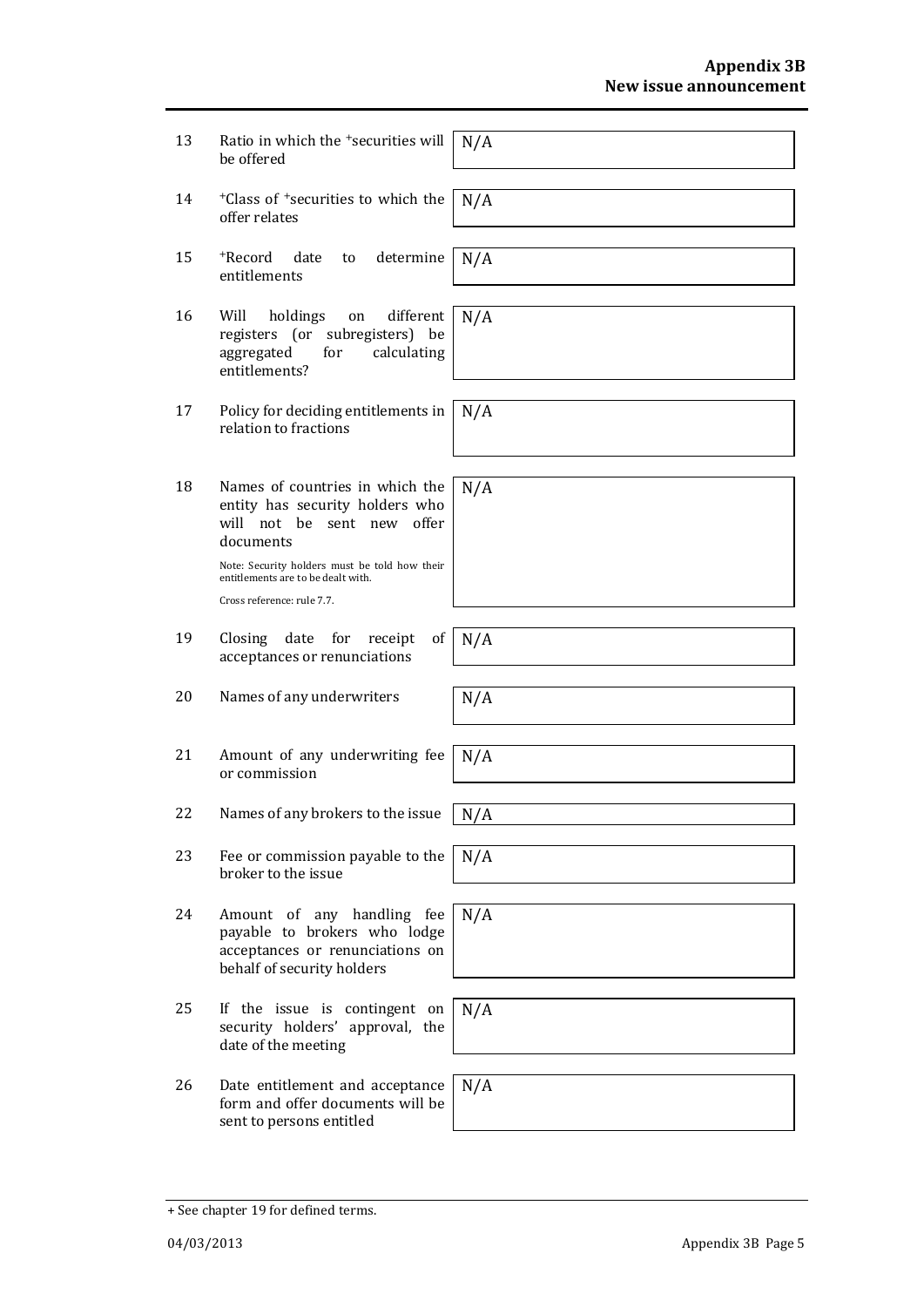| 27 | If the entity has issued options,<br>and the terms entitle option<br>holders to participate on exercise,<br>the date on which notices will be<br>sent to option holders | N/A |
|----|-------------------------------------------------------------------------------------------------------------------------------------------------------------------------|-----|
| 28 | Date rights trading will begin (if<br>applicable)                                                                                                                       | N/A |
| 29 | Date rights trading will end (if<br>applicable)                                                                                                                         | N/A |
|    |                                                                                                                                                                         |     |
| 30 | How do security holders sell their<br>entitlements in full through a<br>broker?                                                                                         | N/A |
|    |                                                                                                                                                                         |     |
| 31 | How do security holders sell part<br>of their entitlements through a<br>accept for the<br>broker<br>and<br>balance?                                                     | N/A |
|    |                                                                                                                                                                         |     |
|    |                                                                                                                                                                         |     |
| 32 | How do security holders dispose<br>of their entitlements (except by<br>sale through a broker)?                                                                          | N/A |
|    |                                                                                                                                                                         |     |
| 33 | <sup>+</sup> Issue date                                                                                                                                                 | N/A |

<sup>+</sup> See chapter 19 for defined terms.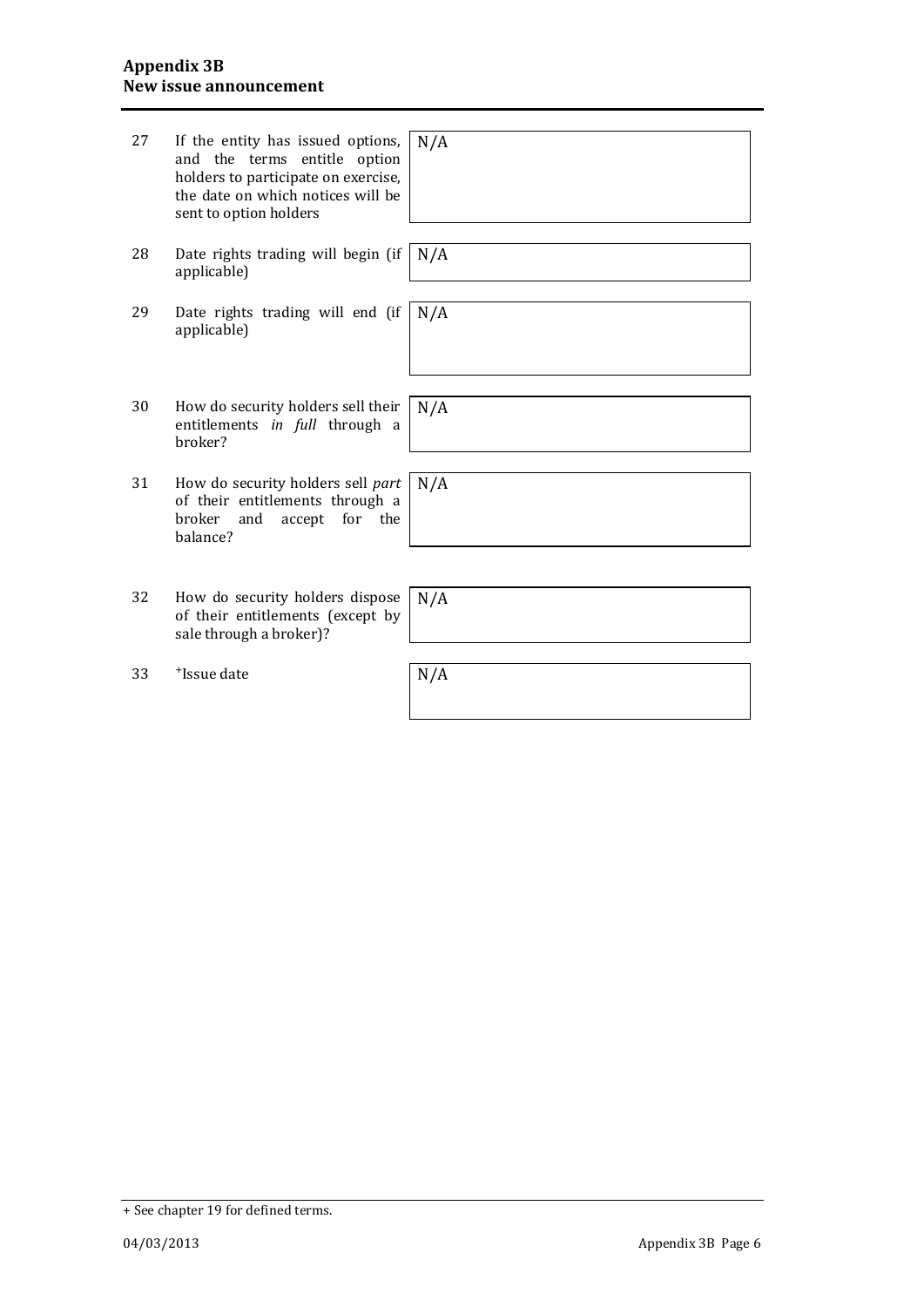## **Part 3 - Quotation of securities**

*You need only complete this section if you are applying for quotation of securities*

| 34  | Type of <sup>+</sup> securities<br>(tick one)                                                                                                                                                                                                                                              |
|-----|--------------------------------------------------------------------------------------------------------------------------------------------------------------------------------------------------------------------------------------------------------------------------------------------|
| (a) | <sup>+</sup> Securities described in Part 1                                                                                                                                                                                                                                                |
| (b) | All other <sup>+</sup> securities<br>Example: restricted securities at the end of the escrowed period, partly paid securities that become fully paid,<br>employee incentive share securities when restriction ends, securities issued on expiry or conversion of convertible<br>securities |

#### **Entities that have ticked box 34(a)**

#### **Additional securities forming a new class of securities**

*Tick to indicate you are providing the information or documents*

| 35 | If the 'securities are 'equity securities, the names of the 20 largest holders of the<br>additional <i>*securities</i> , and the number and percentage of additional <i>*securities</i><br>held by those holders                                                    |
|----|---------------------------------------------------------------------------------------------------------------------------------------------------------------------------------------------------------------------------------------------------------------------|
| 36 | If the <i>*securities</i> are <i>*equity</i> securities, a distribution schedule of the additional<br>*securities setting out the number of holders in the categories<br>$1 - 1,000$<br>$1,001 - 5,000$<br>$5,001 - 10,000$<br>10,001 - 100,000<br>100,001 and over |
| 37 | A copy of any trust deed for the additional +securities                                                                                                                                                                                                             |

### **Entities that have ticked box 34(b)**

| 38 | Number of $\pm$ securities for which $\mid N/A \rangle$<br><sup>+</sup> quotation is sought |  |
|----|---------------------------------------------------------------------------------------------|--|
| 39 | $+$ Class of $+$ securities for which $\vert N/A \rangle$<br>quotation is sought            |  |

<sup>+</sup> See chapter 19 for defined terms.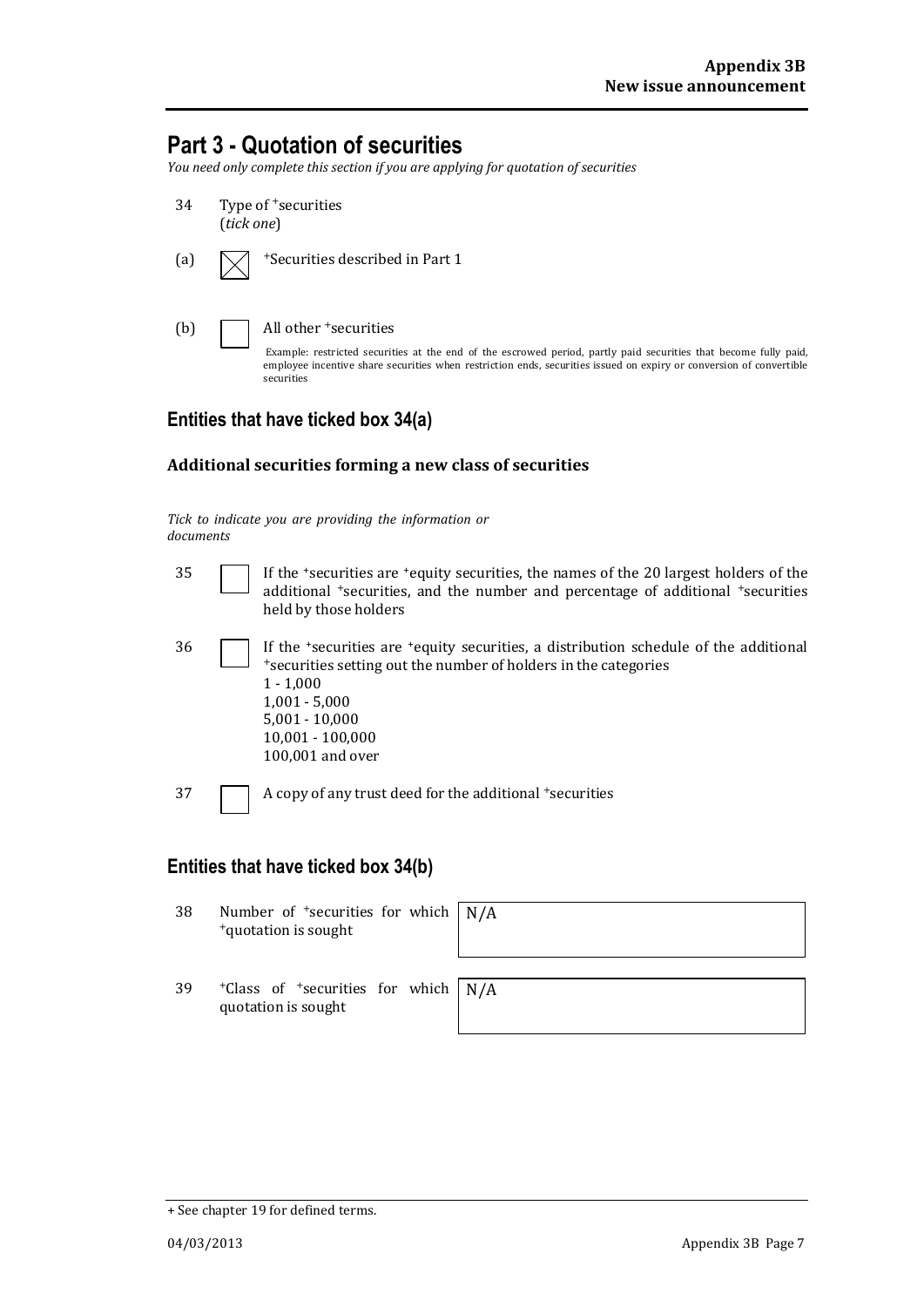| 40 | Do the <sup>+</sup> securities rank equally in<br>all respects from the <sup>+</sup> issue date<br>with an existing <sup>+</sup> class of quoted<br><sup>+</sup> securities?<br>If the additional <sup>+</sup> securities do not                                                                                                                                              | N/A |
|----|-------------------------------------------------------------------------------------------------------------------------------------------------------------------------------------------------------------------------------------------------------------------------------------------------------------------------------------------------------------------------------|-----|
|    | rank equally, please state:<br>the date from which they do<br>the extent to which they<br>the<br>participate<br>for<br>next<br>dividend, (in the case of a trust,<br>distribution)<br>interest<br>or<br>payment<br>the extent to which they do not<br>$\bullet$<br>rank equally, other than in<br>relation to the next dividend.<br>distribution<br>interest<br>or<br>payment |     |
|    |                                                                                                                                                                                                                                                                                                                                                                               |     |
| 41 | Reason for request for quotation<br>now                                                                                                                                                                                                                                                                                                                                       | N/A |
|    | Example: In the case of restricted securities, end<br>of restriction period                                                                                                                                                                                                                                                                                                   |     |
|    | (if issued upon conversion of<br>another <sup>+</sup> security, clearly identify<br>that other 'security)                                                                                                                                                                                                                                                                     |     |

42 Number and <sup>+</sup>class of all <sup>+</sup>securities quoted on ASX (*including* the <sup>+</sup>securities in clause 38)

| Number | +Class |
|--------|--------|
| N/A    | N/A    |
|        |        |
|        |        |
|        |        |
|        |        |
|        |        |

<sup>+</sup> See chapter 19 for defined terms.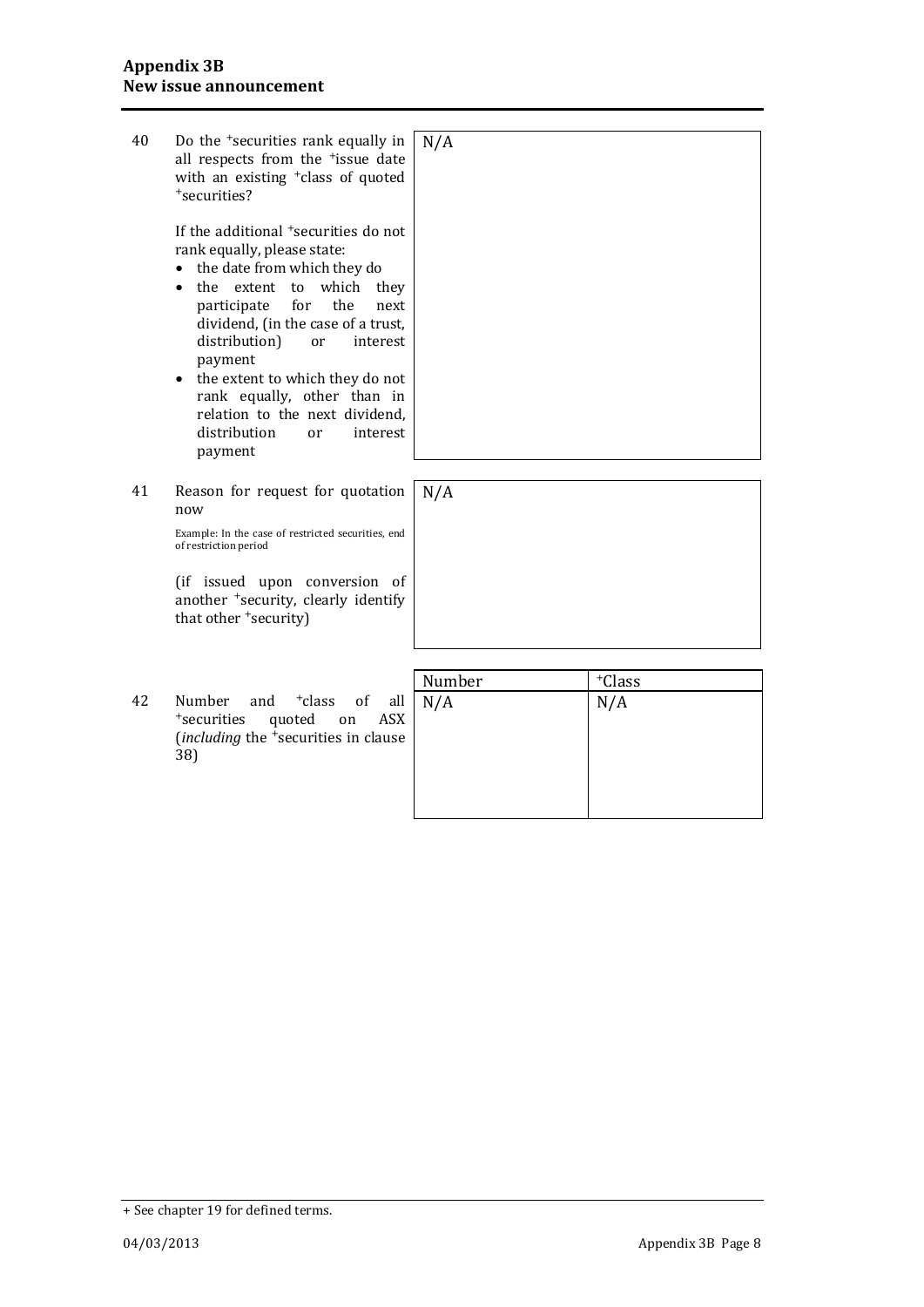#### **Quotation agreement**

- 1 <sup>+</sup>Quotation of our additional +securities is in ASX's absolute discretion. ASX may quote the +securities on any conditions it decides.
- 2 We warrant the following to ASX.
	- The issue of the *securities to be quoted complies with the law and is* not for an illegal purpose.
	- There is no reason why those *\*securities* should not be granted <sup>+</sup>quotation.
	- An offer of the +securities for sale within 12 months after their issue will not require disclosure under section 707(3) or section 1012C(6) of the Corporations Act.

Note: An entity may need to obtain appropriate warranties from subscribers for the securities in order to be able to give this warranty

- Section 724 or section 1016E of the Corporations Act does not apply to any applications received by us in relation to any +securities to be quoted and that no-one has any right to return any \*securities to be quoted under sections 737, 738 or 1016F of the Corporations Act at the time that we request that the 'securities be quoted.
- If we are a trust, we warrant that no person has the right to return the <sup>+</sup>securities to be quoted under section 1019B of the Corporations Act at the time that we request that the +securities be quoted.
- 3 We will indemnify ASX to the fullest extent permitted by law in respect of any claim, action or expense arising from or connected with any breach of the warranties in this agreement.
- 4 We give ASX the information and documents required by this form. If any information or document is not available now, we will give it to ASX before <sup>+</sup>quotation of the +securities begins. We acknowledge that ASX is relying on the information and documents. We warrant that they are (will be) true and complete.

Date: 14 December 2017

Sign here:

Company secretary

Print name: Andrew Whitten

<sup>+</sup> See chapter 19 for defined terms.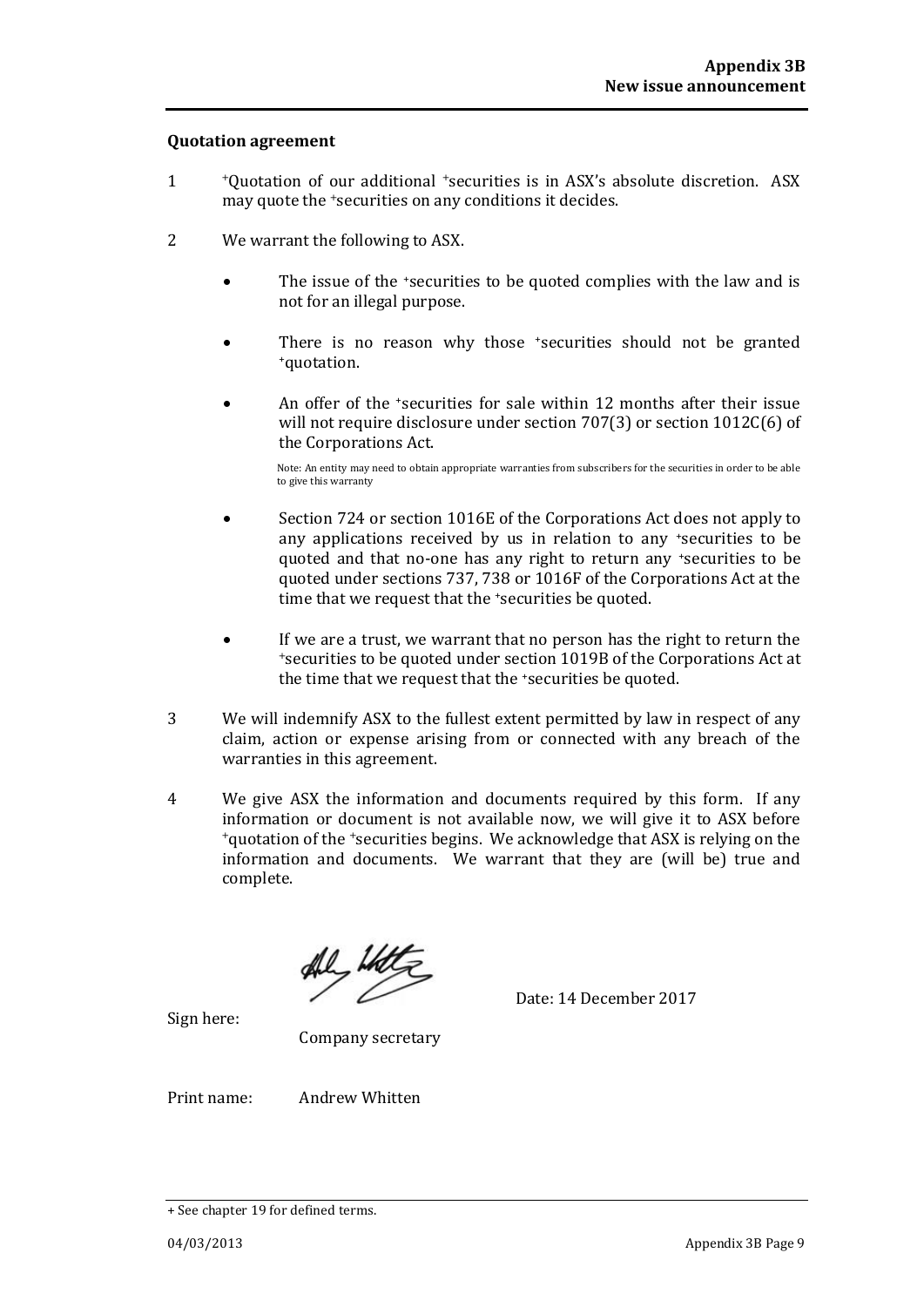# **Appendix 3B – Annexure 1**

# **Calculation of placement capacity under rule 7.1 and rule 7.1A for eligible entities**

Introduced 01/08/12 Amended 04/03/13

### **Part 1**

 $\Gamma$ 

| Rule 7.1 - Issues exceeding 15% of capital                                                                                                                                                                                                                                                                                                                                                              |                                                |  |
|---------------------------------------------------------------------------------------------------------------------------------------------------------------------------------------------------------------------------------------------------------------------------------------------------------------------------------------------------------------------------------------------------------|------------------------------------------------|--|
| Step 1: Calculate "A", the base figure from which the placement<br>capacity is calculated                                                                                                                                                                                                                                                                                                               |                                                |  |
| <b>Insert</b> number of fully paid <sup>+</sup> ordinary<br>securities on issue 12 months before the<br>*issue date or date of agreement to issue                                                                                                                                                                                                                                                       | 1,594,128,296                                  |  |
| Add the following:<br>Number of fully paid +ordinary securities<br>issued in that 12 month period under an<br>exception in rule 7.2<br>Number of fully paid <sup>+</sup> ordinary securities<br>$\bullet$<br>issued in that 12 month period with<br>shareholder approval<br>Number of partly paid +ordinary<br>$\bullet$<br>securities that became fully paid in that<br>12 month period                | 10,000,000 shares (issued 14 December<br>2017) |  |
| Note:<br>Include only ordinary securities here -<br>other classes of equity securities cannot<br>be added<br>Include here (if applicable) the securities<br>$\bullet$<br>the subject of the Appendix 3B to which<br>this form is annexed<br>It may be useful to set out issues of<br>٠<br>securities on different dates as separate<br>line items<br><b>Subtract</b> the number of fully paid +ordinary | Nil                                            |  |
| securities cancelled during that 12 month<br>period                                                                                                                                                                                                                                                                                                                                                     |                                                |  |
| "А"                                                                                                                                                                                                                                                                                                                                                                                                     | 1,604,128,296                                  |  |

<sup>+</sup> See chapter 19 for defined terms.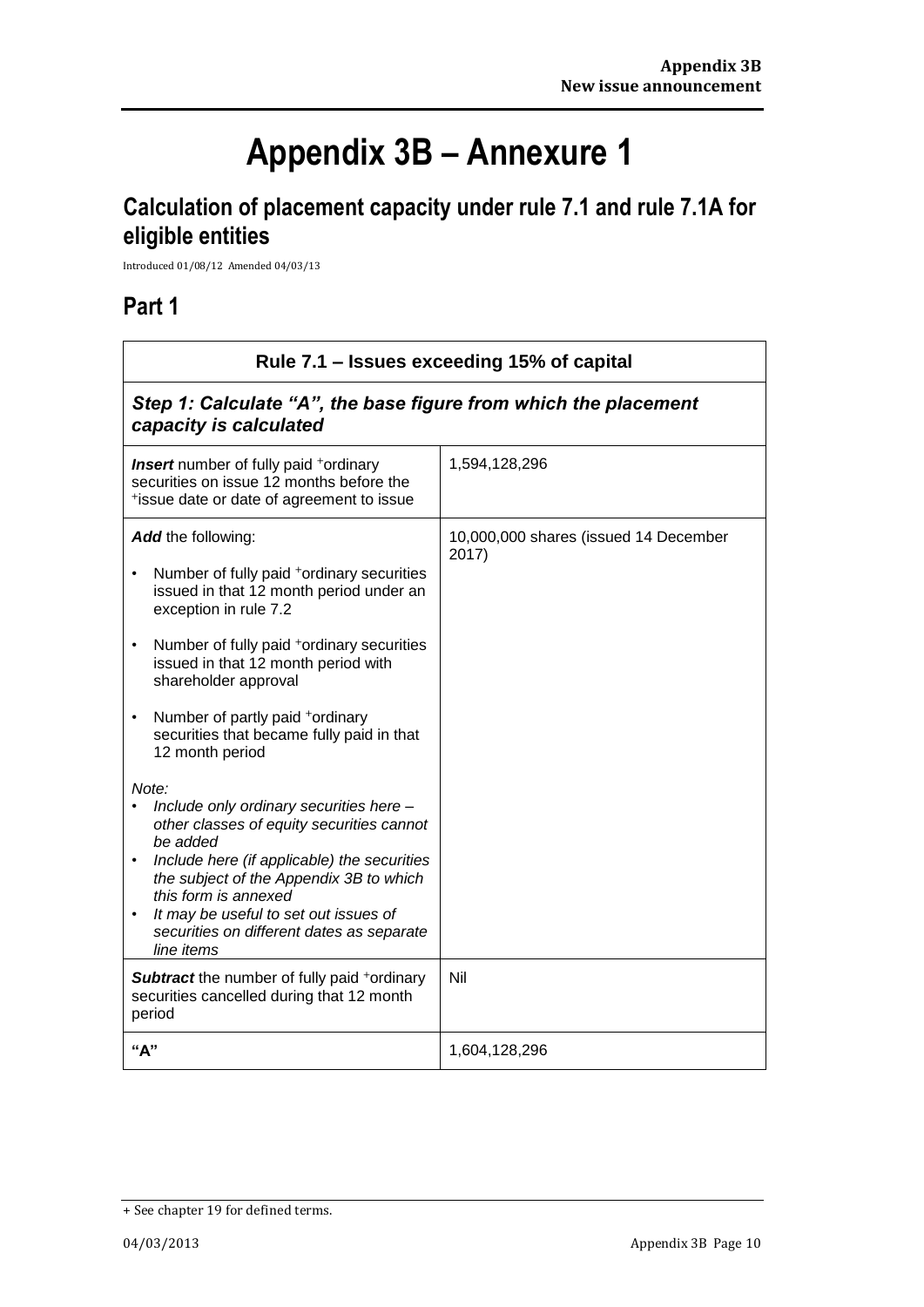| Step 2: Calculate 15% of "A"                                                                                                                                                                                                                                                                                                                                  |                                                                    |  |
|---------------------------------------------------------------------------------------------------------------------------------------------------------------------------------------------------------------------------------------------------------------------------------------------------------------------------------------------------------------|--------------------------------------------------------------------|--|
| "B"                                                                                                                                                                                                                                                                                                                                                           | 0.15                                                               |  |
|                                                                                                                                                                                                                                                                                                                                                               | [Note: this value cannot be changed]                               |  |
| Multiply "A" by 0.15                                                                                                                                                                                                                                                                                                                                          | 240,619,244                                                        |  |
| Step 3: Calculate "C", the amount of placement capacity under rule<br>7.1 that has already been used                                                                                                                                                                                                                                                          |                                                                    |  |
| <b>Insert</b> number of <sup>+</sup> equity securities issued<br>or agreed to be issued in that 12 month<br>period not counting those issued:                                                                                                                                                                                                                 | Nil                                                                |  |
| Under an exception in rule 7.2                                                                                                                                                                                                                                                                                                                                |                                                                    |  |
| Under rule 7.1A<br>$\bullet$                                                                                                                                                                                                                                                                                                                                  |                                                                    |  |
| With security holder approval under rule<br>7.1 or rule 7.4                                                                                                                                                                                                                                                                                                   |                                                                    |  |
| Note:<br>This applies to equity securities, unless<br>specifically excluded - not just ordinary<br>securities<br>Include here (if applicable) the securities<br>$\bullet$<br>the subject of the Appendix 3B to which<br>this form is annexed<br>It may be useful to set out issues of<br>$\bullet$<br>securities on different dates as separate<br>line items |                                                                    |  |
| "C"                                                                                                                                                                                                                                                                                                                                                           | Nil                                                                |  |
| Step 4: Subtract "C" from ["A" x "B"] to calculate remaining<br>placement capacity under rule 7.1                                                                                                                                                                                                                                                             |                                                                    |  |
| "A" x 0.15                                                                                                                                                                                                                                                                                                                                                    | 240,619,244                                                        |  |
| Note: number must be same as shown in<br>Step <sub>2</sub>                                                                                                                                                                                                                                                                                                    |                                                                    |  |
| Subtract "C"                                                                                                                                                                                                                                                                                                                                                  | Nil                                                                |  |
| Note: number must be same as shown in<br>Step 3                                                                                                                                                                                                                                                                                                               |                                                                    |  |
| <b>Total</b> ["A" $\times$ 0.15] - "C"                                                                                                                                                                                                                                                                                                                        | 240,619,244                                                        |  |
|                                                                                                                                                                                                                                                                                                                                                               | [Note: this is the remaining placement<br>capacity under rule 7.1] |  |

## **Part 2**

<sup>+</sup> See chapter 19 for defined terms.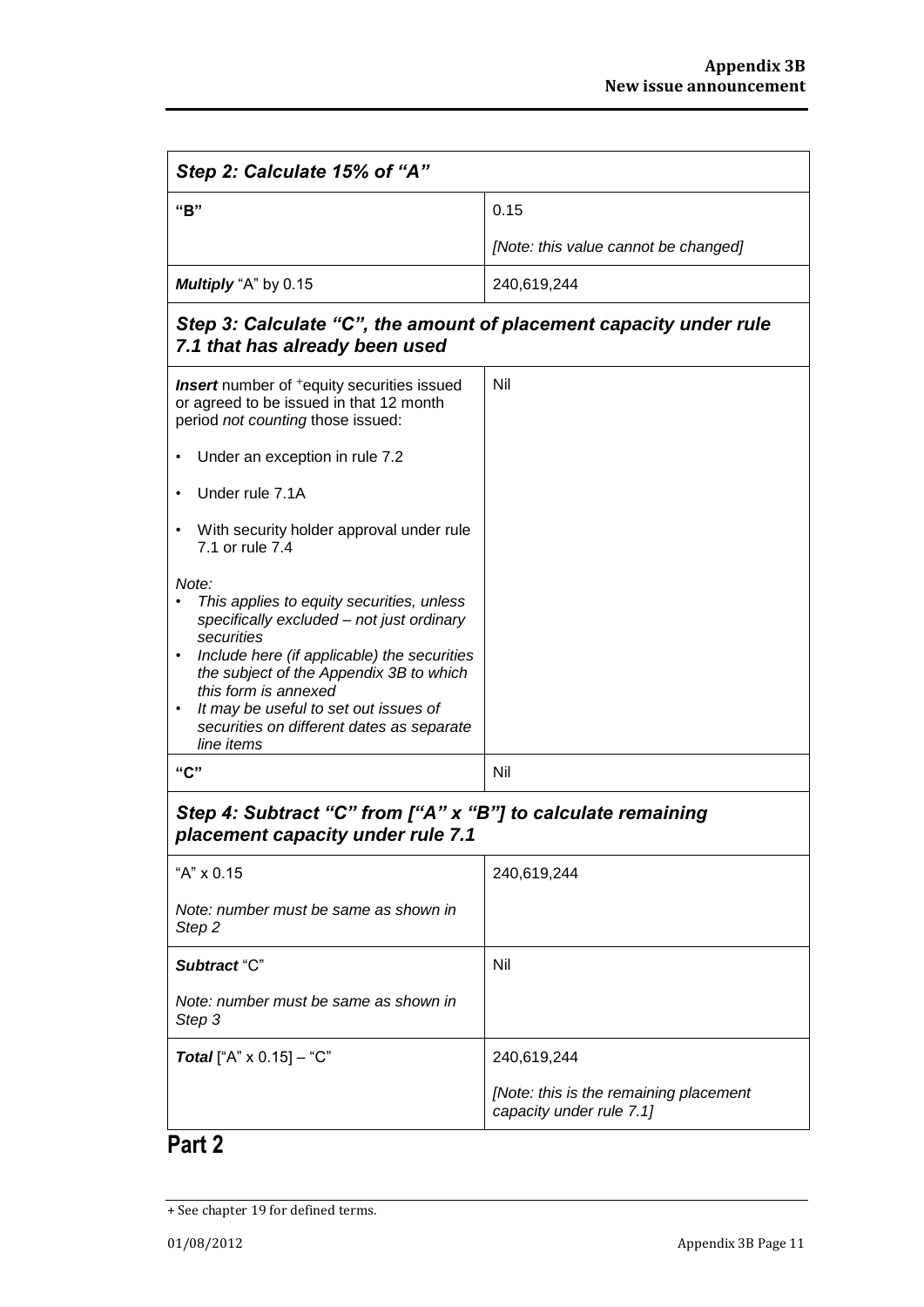| Rule 7.1A - Additional placement capacity for eligible entities                                                                                                                                                                                                                                                                                                                                                                                                                    |                                    |
|------------------------------------------------------------------------------------------------------------------------------------------------------------------------------------------------------------------------------------------------------------------------------------------------------------------------------------------------------------------------------------------------------------------------------------------------------------------------------------|------------------------------------|
| Step 1: Calculate "A", the base figure from which the placement<br>capacity is calculated                                                                                                                                                                                                                                                                                                                                                                                          |                                    |
| "A"                                                                                                                                                                                                                                                                                                                                                                                                                                                                                | 1,604,128,296                      |
| Note: number must be same as shown in<br>Step 1 of Part 1                                                                                                                                                                                                                                                                                                                                                                                                                          |                                    |
| Step 2: Calculate 10% of "A"                                                                                                                                                                                                                                                                                                                                                                                                                                                       |                                    |
| "יח                                                                                                                                                                                                                                                                                                                                                                                                                                                                                | 0.10                               |
|                                                                                                                                                                                                                                                                                                                                                                                                                                                                                    | Note: this value cannot be changed |
| Multiply "A" by 0.10                                                                                                                                                                                                                                                                                                                                                                                                                                                               | 160,412,829 (rounded down)         |
| Step 3: Calculate "E", the amount of placement capacity under rule<br>7.1A that has already been used                                                                                                                                                                                                                                                                                                                                                                              |                                    |
| Insert number of <sup>+</sup> equity securities issued<br>or agreed to be issued in that 12 month<br>period under rule 7.1A                                                                                                                                                                                                                                                                                                                                                        | Nil                                |
| Notes:<br>This applies to equity securities - not<br>just ordinary securities<br>Include here $-$ if applicable $-$ the<br>securities the subject of the Appendix<br>3B to which this form is annexed<br>Do not include equity securities issued<br>under rule 7.1 (they must be dealt with<br>in Part 1), or for which specific security<br>holder approval has been obtained<br>It may be useful to set out issues of<br>securities on different dates as separate<br>line items |                                    |
| "E"                                                                                                                                                                                                                                                                                                                                                                                                                                                                                | Nil                                |

<sup>+</sup> See chapter 19 for defined terms.